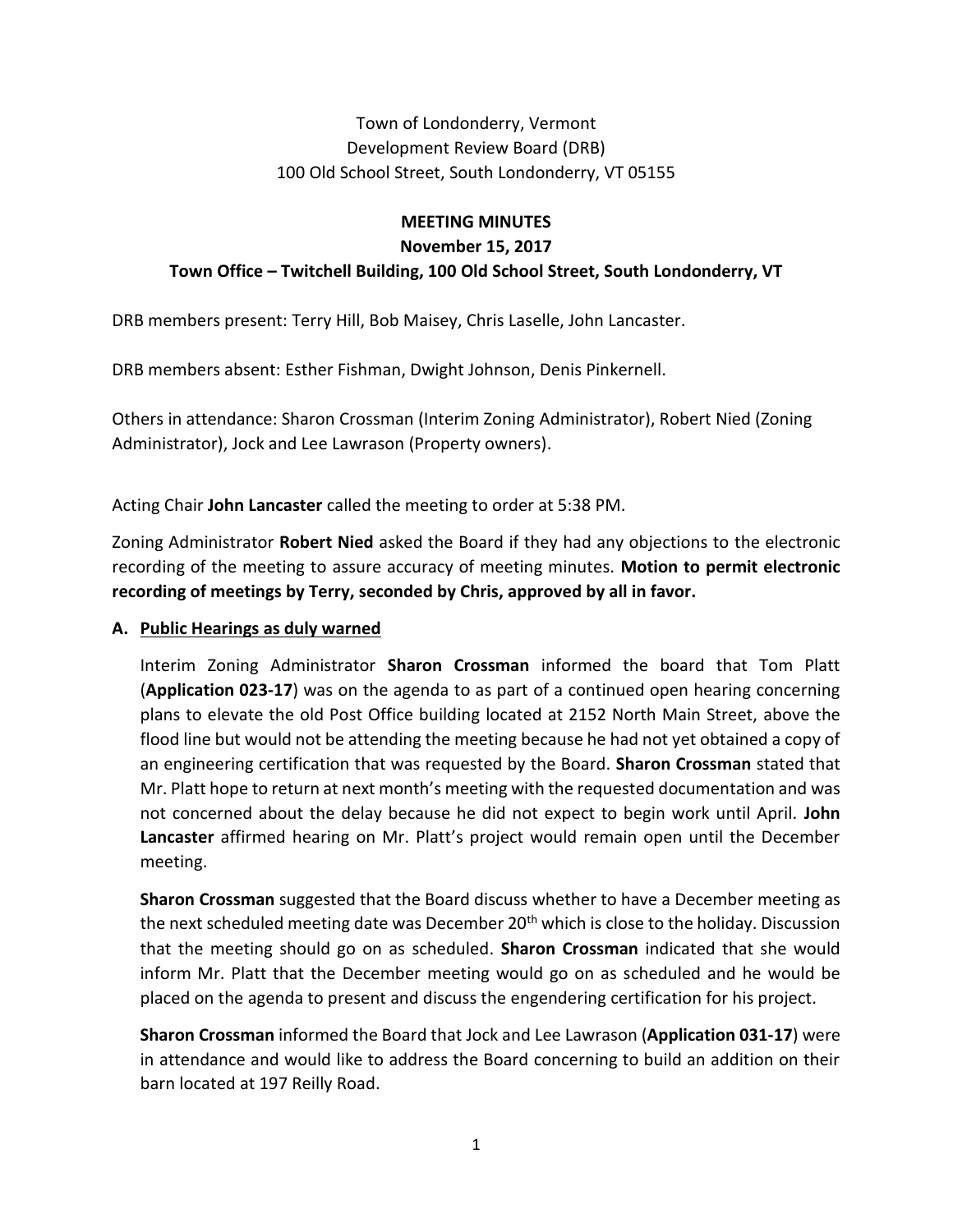**Robert Nied** provided a status update to the Board regarding the Lawrason application, informing the Board that the Lawrasons had begun construction of the barn addition without obtaining the required approvals and permits and that he had informed both the Lawrasons and their contractor Kyle Joslyn, by phone, that they should stop work until the required approvals and permits were obtained.

**Mr. and Mrs. Lawrason** addressed the Board offering a detailed explanation of their plans relative to the property in question and invited the Board to physically inspect the property to gather a better understanding of the challenges faced by the Lawarsons in siting the barn addition and to possibly help identify options and alternatives for the addition that would be compliant with the Zoning Bylaws. **Jock Lawarson** detailed several points of confusion that impacted the chronology and progress of their project including the fact that the existing variance was not known to them until it was discovered by Interim Zoning Administrator Crossman, a mis-understanding over the setback distance, and a misconception about the difference, if any, between a structure with and without a foundation, which was made further confusing, by an opinion provided by a local contractor.

**John Lancaster** related to the Lawarsons the effort by the Board to find a way to accommodate their application within the constraints presented by requirements defined in the Zoning Bylaw. **John Lancaster** assured the Lawarsons that the Board deliberated at length and determined that there was no way to approve the application in its current proposed location because there was already an existing variance on the barn which would disallow an addition to an already non-conforming structure due to set issues. The Lawrasons thanked the Board for its work and again invited to Board members to visit the site to get a better understanding of the challenges to siting the addition. The Board members expressed a willingness to visit the site and, if possible, assist in identifying a solution that would be permissible under the Zoning Bylaw.

**Robert Nied** suggested that a clarification of what Mr. and Mrs. Lawrason were requesting of the Board would be helpful in determining next steps. **Sharon Crossman** stated that erecting the addition in a different place relative to the non-conforming part of the structure could very well be compliant with the Zoning Bylaw and be granted administrative approval.

**Bob Maisey** asked if the stone walls, which are in proximity to the barn, could be considered a "structure" and relevant to the discussion and permissibility of the addition. Discussion followed about the relationship of the stone wall to the main structure and the requirements defined in the Zoning Bylaw.

Robert Nied suggested that the Board conduct a deliberative session to examine its tentative decision to deny approval for the addition to the Lawrason barn and formalize or amend that decision. **Terry Hill made a motion to go into a deliberative session, seconded by Bob Maisey, approved by all in favor.** The Board began went into deliberations from 6:50 PM until 7:18 PM.